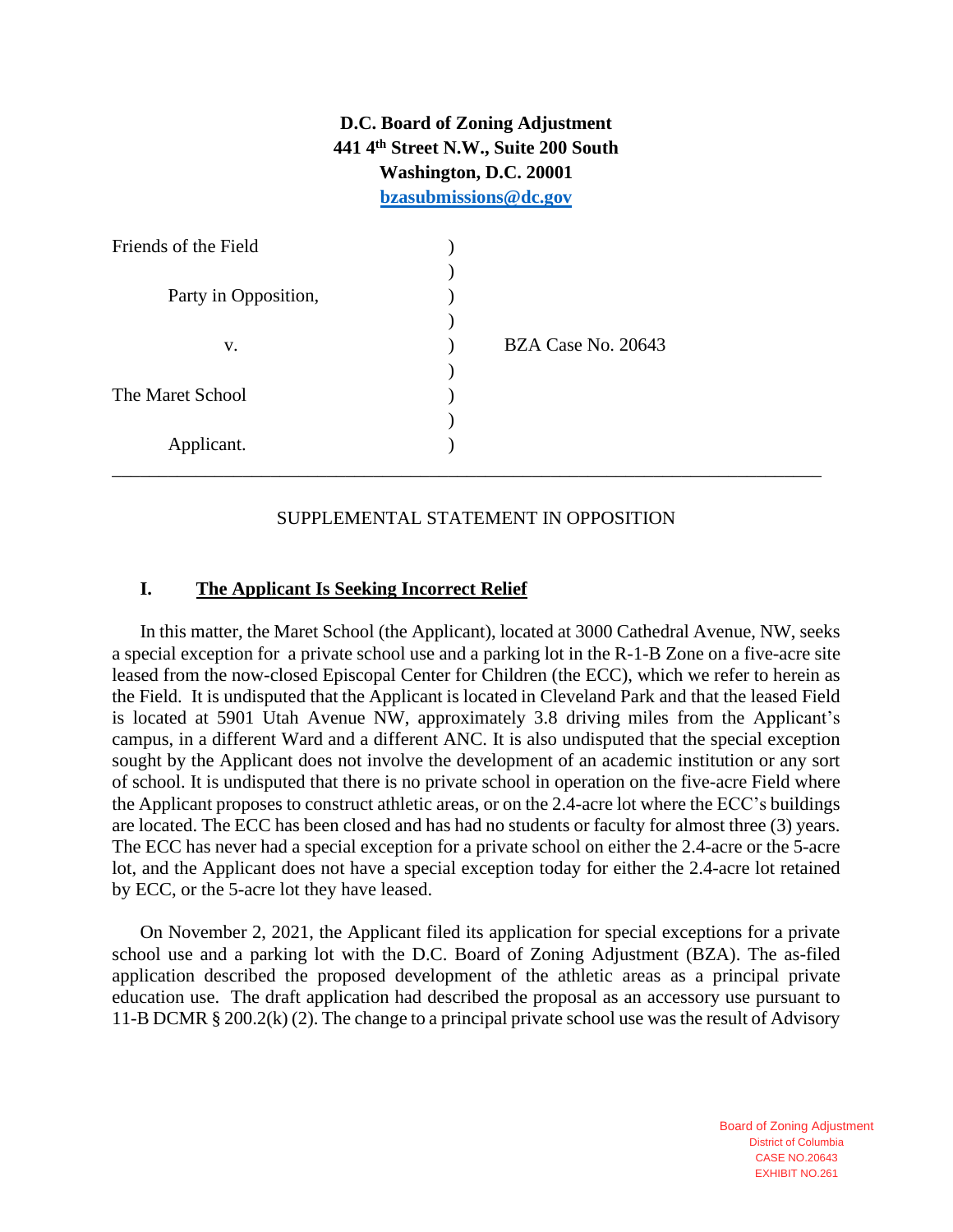Neighborhood Commission 3/4G Chair Speck's review and comment on the draft pre-hearing statement.<sup>1</sup> The as-filed application incorporates this change and states:

The proposed development of the Athletic Facilities *as a principal use on the Property* and the use of those facilities by Maret is consistent with the definition of private education in the Use Categories of Subtitle B, §200.2, which defines "Education, Private" use as:

(1) An educational, academic, or institutional use with the primary mission of providing education and academic instruction that provides District or state mandated basic education or educational uses.

(2) Above uses may include, but are not limited to: accessory play and athletic areas, dormitories, cafeterias, recreational, or sports facilities; and

(3) Exceptions: This use category does not include uses which more typically would fall within the daytime care, public education or college/university education use category. This use category also does not include the home schooling of children in a dwelling by their parent, guardian, or private tutor. See, Applicant's November 2, 2021 BZA Application (emphasis added).

This change, however, fails to correct the problem. As explained in detail below, the proposed athletic areas are not a principal private education use (as they do not meet the definition in 11-B DCMR § 200.2(k)  $(1)^2$ ). They are not an accessory use to a principal private education use due to the fact that they are not located on the same parcel (or even adjacent to) the Applicant's campus. The Applicant should be requesting a use variance to allow these private athletic areas that fall within the definition of entertainment, assembly or performing arts pursuant to 11-B DCMR § 200.2(m).

The Applicant addressed the significant legal issue of accessory use by simple wordsmithing, which did not address the substantive zoning legal issue. The Applicant did not, as the Chair recommended, "*explain how the ECC property qualifies as an 'accessory' use*," because the Applicant cannot explain this. Instead, the Applicant simply asserted that its proposed athletic areas are a "principal use" of the Field and that it is entitled to a special exception. But the Applicant is seeking a special exception for *private school* use, and athletic areas are not a private school, by any magical wordsmithing. While the Applicant has attempted to obscure this flaw with their application, based on applicable law, the flaw is fatal, because the proposed use is an accessory use on a lot 3.8 miles away from the Applicant's private school.

As demonstrated below, the Applicant may call the athletic areas it proposes to build on the five-acre Field a "principal use," however, the proposed use is actually an accessory use that needs to be located on the same parcel as the principal private school use to which it is accessory. This conclusion is supported by decades of clear zoning case law decided by both the BZA and

<sup>1</sup> Chair Speck redlined the Applicant's pre-hearing statement prior to its submission and questioned if the proposed use was properly an accessory use. That redlined statement is attached as Exhibit 1.

<sup>&</sup>lt;sup>2</sup> An educational, academic, or institutional use with the primary mission of providing education and academic instruction that provides District or state mandated basic education or educational uses.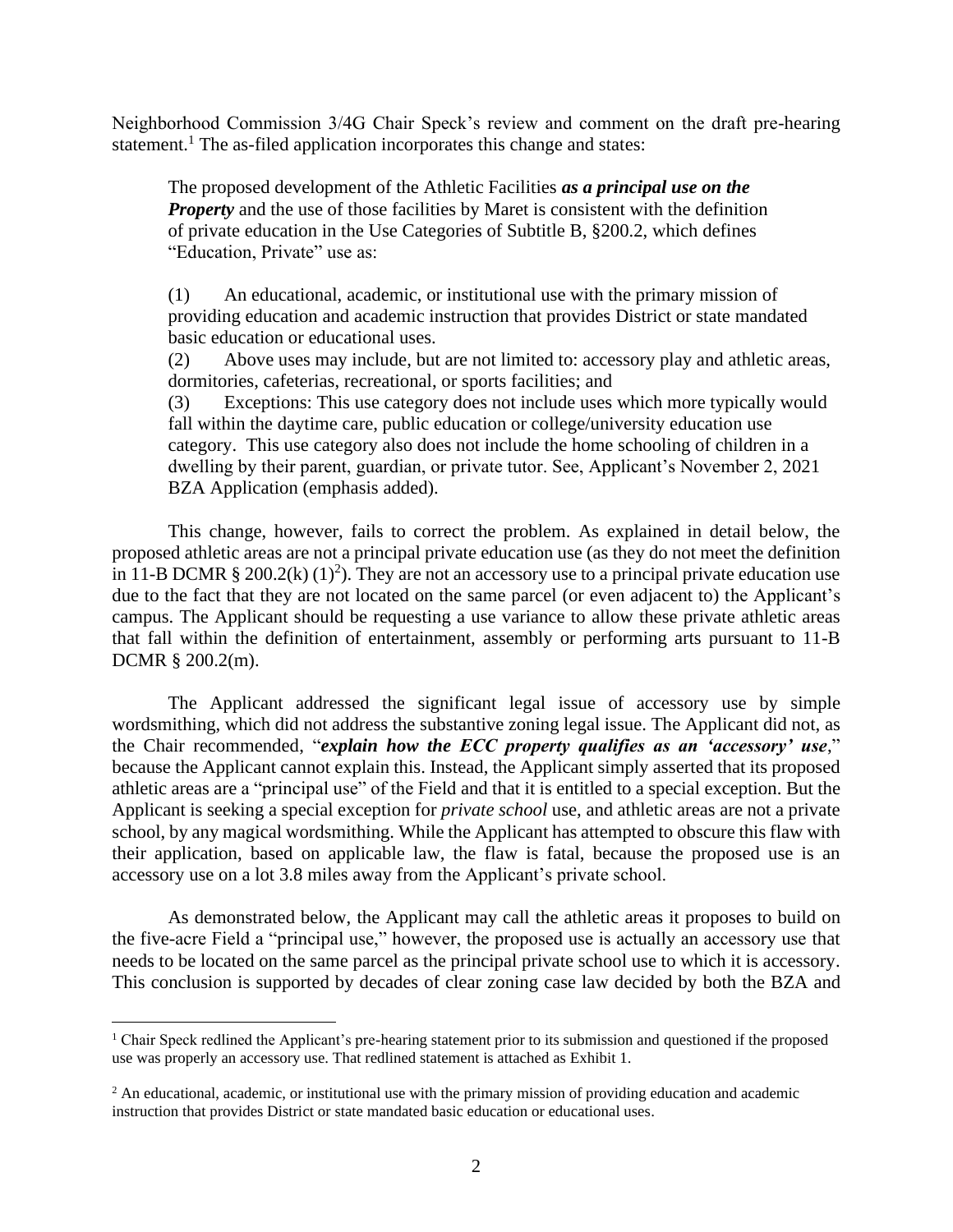the DC Court of Appeals. These cases cannot be ignored when considering this case. Failure to consider the issue of accessory use, or determining that the athletic areas proposed to be constructed on the Field are a principal use, would require reversing a long line of established legal precedent in the District, and disregarding the zoning legal issue raised by the Chairman of the ANC, ignored by the ANC and obscured by the Applicant.

# **II. The Applicant's Proposed Use is An Impermissible Accessory Use Based on the Clear Language of the Zoning Code and Applicable Decisions of the BZA and Court of Appeals**

The Zoning Code defines the term "Use, Principal" as the primary purpose or activity for which a lot, structure, or building is occupied. As to accessory use, Section 203.3 states as follows:

203.3 Accessory uses shall:

(a) Be customarily incidental and subordinate to the principal use, **and located on the same lot with the principal use**; and

(b) Meet all of the conditions of the appropriate use category.

See, DC Zoning Code, Section 203.3 (emphasis added).

The term "accessory use" has a geographic component. In Hilton Hotels v. BZA, the Court of Appeals, 363 A.2d 670 (D.C. 1976) (Hilton 1), the Court of Appeals upheld the BZA's determination that a laundry facility on the premises of one hotel, the Statler Hilton, did not constitute "an accessory use" of another hotel, the Washington Hilton, which was located a mile away from the Statler Hilton's laundry facility. The Court held that the Washington Hilton's use of the Statler's laundry facility was improper under the Zoning Regulations, because the laundry was not located on the Washington Hilton's lot.

In this matter, the Applicant's private school that the proposed athletic areas would serve is located 3.8 miles from the Field. The Applicant's campus is four (4) times as far from the Field as the Washington Hilton was from the Statler's laundry facility. Based on the Court's ruling in Hilton 1, the BZA must deny the Applicant's application for a special exception in this case. Granting the special exception would be inconsistent with the Zoning Code and overrule Hilton 1.

# **III. The Applicant Cannot Demonstrate that the Proposed Use is a Principal Use**

The Applicant relies on two arguments to persuade the BZA that, as asserted in its application, the proposed athletic areas are a principal use of the Field. The first argument is that the proposed athletic areas are a private school. This argument would require writing the accessory use requirements out of the Zoning Code and disregarding long established case law of the Court of Appeals, and should be rejected by the BZA. The second argument is that a decision of this BZA in the National Cathedral case on principal use, based on significantly different facts and not affirmed by the Court of Appeals, requires the BZA to reach the Applicant's conclusion.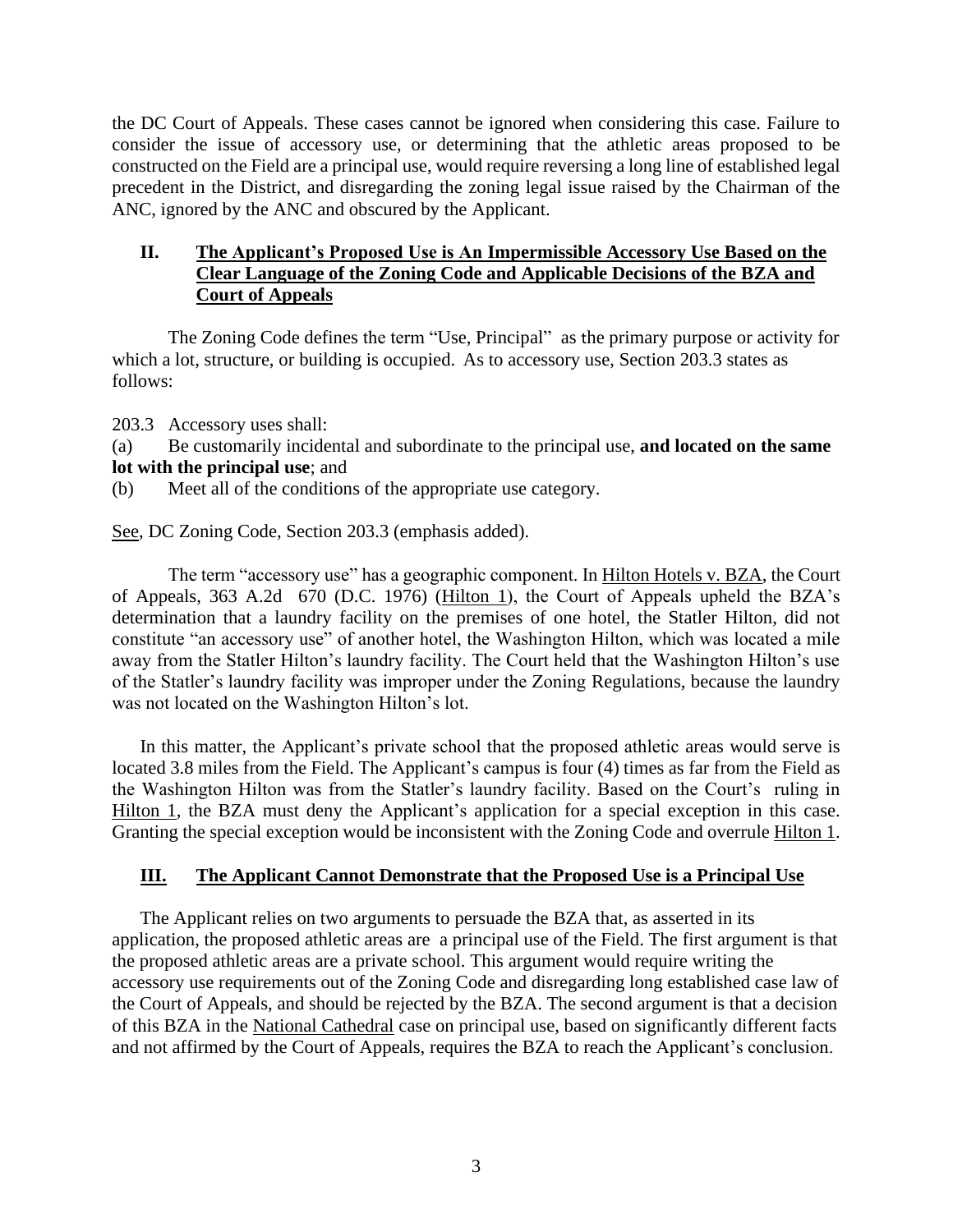#### **A. An Athletic Area Is Not A School**

The Use Categories of Subtitle B, §200.2, which define "Education, Private" use, say that a private school use is:

(1) An educational, academic, or institutional use **with the primary mission of providing education and academic instruction** that provides District or state mandated basic education or educational uses.

(2) **Above uses may include, but are not limited to**: accessory play and athletic areas, dormitories, cafeterias, recreational, or sports facilities (emphasis added)

The Applicant argues that because Clause (2) of this definition of "Education, Private" does not include the word "accessory" in front of the phrase "sports facilities," a sports facility is not an accessory use but instead is no different from the educational uses enumerated in Clause (1). There is no BZA decision or case law that supports Applicant's pinched and nonsensical reading of the plain, and substantive, language of the Zoning Code.

The phrase "**Above uses may include, but are not limited to**" in Clause (2) refers to *something*, namely to Clause (1). The only logical and correct reading of the plain language in the definition is that "an educational, **academic** or institutional use with the primary mission of providing education **and academic** instruction that provides District or state mandated basic education or educational uses" may include other things, namely the subordinate accessory uses listed in Clause (2) that are subordinate to the academic uses enumerated in Clause (1).

The Applicant's reading is that every word or phrase not preceded by the word "accessory," *i.e.*, athletic areas, dormitories, cafeterias, recreational, sports facilities, is itself a principal use on the same footing as the academic uses listed in Clause (1). The Applicant's interpretation would render the phrase "Above uses may include, but are not limited to" in Clause (2) completely superfluous. Fundamental principles of statutory interpretation do not support the Applicant's reading of the Zoning Code. See, Wash. Teachers' Union v. D.C. Pub. Schs., 77 A.3d 441 (2013) (in interpreting a statute as a whole, each provision of the statute should be construed so as to give effect to all of the statute's provisions, not rendering any provision superfluous).

The plain language reading of the "Education, Private" definition, which gives meaning to Clause (2), is that the word "accessory" modifies each and every one of the subordinate uses that is listed in Clause (2). To read the definition otherwise would render the concept of an accessory use meaningless.

The Applicant's interpretation also reads the words "**with the primary mission of providing education and academic instruction that provides District or state mandated basic education or educational uses"** out of the Zoning Code. Neither athletic areas, dormitories, cafeterias, recreational, nor sports facilities have the primary mission of providing academic instruction. Simply put, athletics areas, dormitories, cafeterias and sports facilities are not schools. See, National Cathedral Neighborhood Association v. District of Columbia Board of Zoning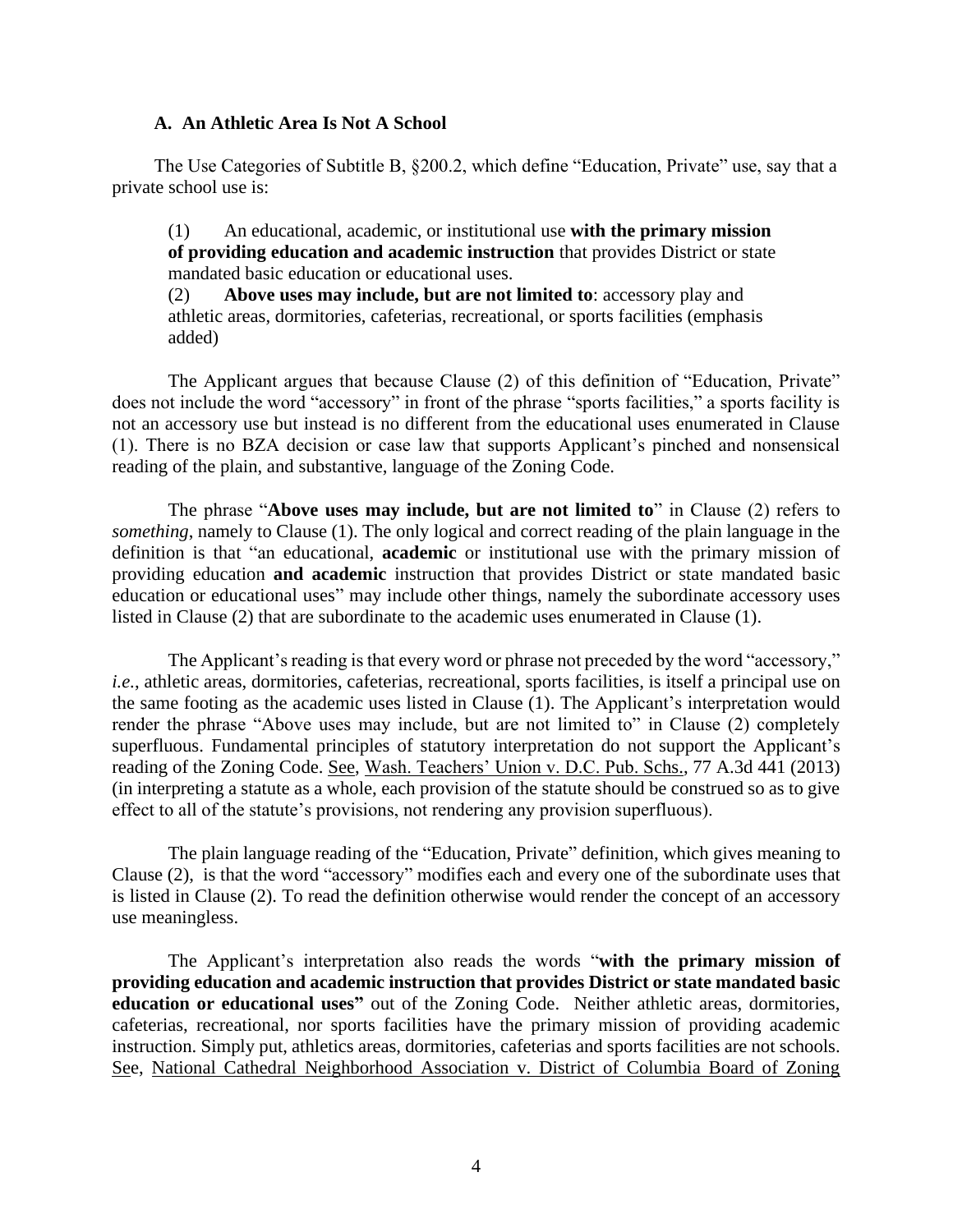Adjustment, 753 A.2d 984, 986 (D.C. 2000) (athletic facilities, and the buildings housing them are *an adjunct* to the educational mission of a school).

The Applicant's interpretation would enable any applicant for a special exception to transform an accessory use into a principal use simply by calling it a "principal use," with no regard for the plain language of the Zoning Code or the opinions of the BZA, as the Applicant has done in this case. If the Applicant's statutory interpretation were correct, the Applicant could obtain a special exception to construct a dormitory for its private school in Cleveland Park on the five-acre Field which is located 3.8 miles away. Or the Applicant could obtain a special exception for a cafeteria building on the Field, or a recreational facility such as a bowling alley or indoor climbing wall, or a sports facility such as a water park and mini-golf course. The Applicant's reading of the Zoning Code would also allow private schools not located in the District to build such facilities. DeMatha Catholic High School in Hyattsville, Maryland, or The Potomac School in McLean, Virginia, would also be able by special exception to construct athletics fields, dormitories or a sports facility on the Field, and call them 'principal uses.'

The Applicant's reading of the Zoning Code renders the concept of accessory uses meaningless. In zoning, identifying accessory uses allows communities to selectively permit (or prohibit) uses associated with the principal use of the land. See, LBCS Working Paper: Treatment of Accessory Uses in Land-Based Classification Standards, by Sanjay Jeer, AICP, December 13, 1997. The requirement that an accessory use be located on the same lot as the principal use enables communities that establish zoning requirements to manage uses of land within the designated zone and establish accountability of the lot owner for the associated (accessory) uses that the community has deemed allowable. The Applicant's interpretation, if accepted, would also strip the BZA of the ability to evaluate and opine on accessory uses.

The Applicant argues that the proposed athletic areas are sports facilities that are an integral component of its educational and academic instruction and mission, and that its students must fulfill a physical education requirement in order to graduate. No one disagrees that athletics comprise an important part of the educational mission of any school. No one disagrees that schools may require athletic participation as a condition of graduation. However, the Applicant's assertion that athletics are academics is simply specious. They are two words with very different meanings. An athletic scholarship is not the same thing as an academic scholarship. None of the Applicant's arguments, no matter how often they may be repeated, support the conclusion that an athletic field, or a cafeteria, or recreational or sports facilities or a dormitory, is a school.

Importantly, Applicant also plans to lease the proposed athletic areas to third-party sports leagues the majority of the time. The Applicant has provided a pie chart that shows that the percentage of proposed field use by the paying tenants of the Applicant will exceed the percentage of proposed use by the Applicant. See, ECC/Maret Annual Usage Chart. The Applicant's paying tenants' (Youth Sports and Youth Camps) hours are 16% (18.5% if Youth Sports are allotted half of the slice characterized as "Maret or Youth Sports"). The Applicant's hours are 15% (17.5% if the Applicant is allotted half of the slice characterized as "Maret or Youth Sports"). The principal use of the proposed athletics facility is for-profit rental. Granting a special exception to allow a private school to operate a business in an R-1-B zone would be contrary to the Zoning Code, and to the underlying principle of accountability of the lot owner,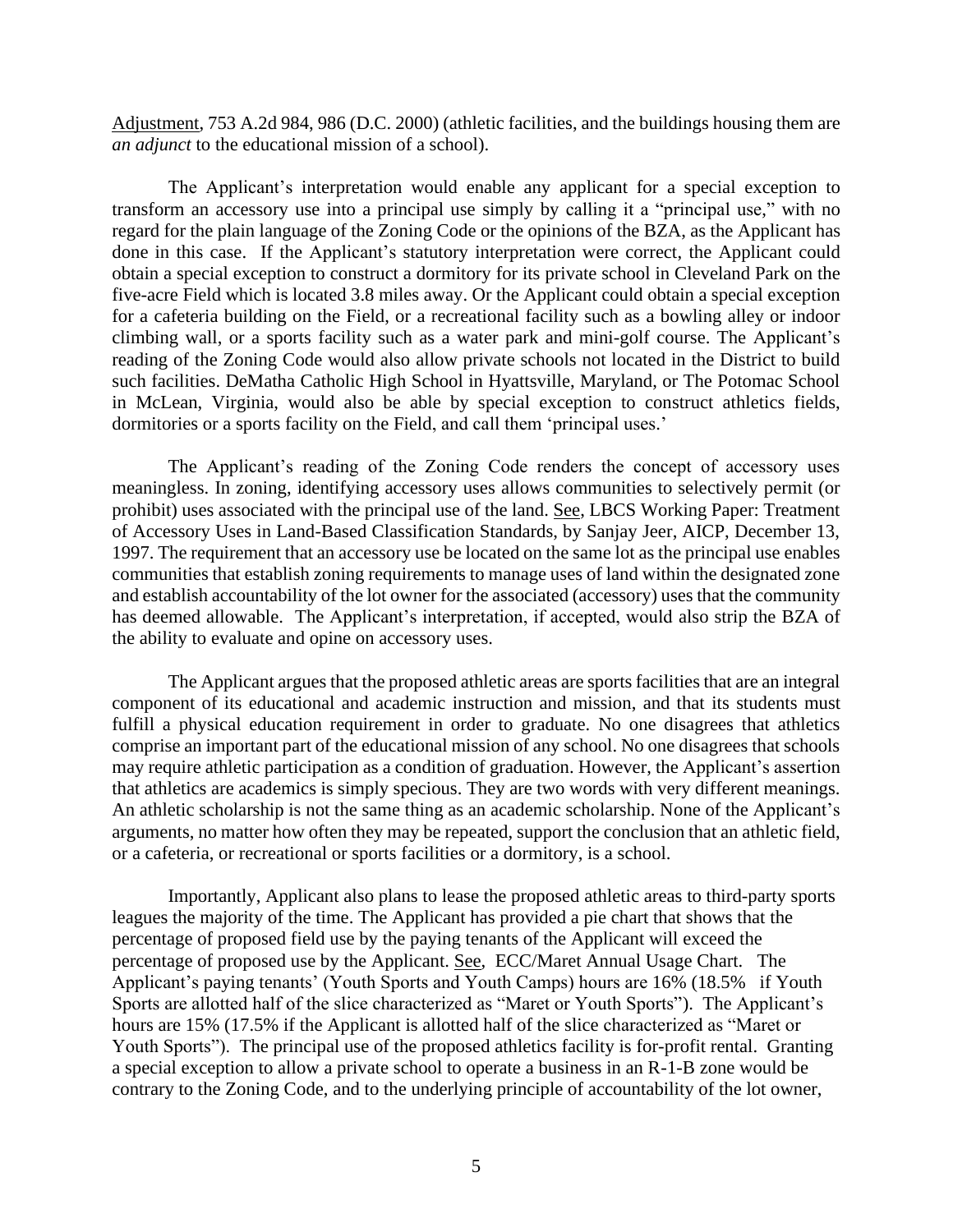or in this case the lessee, the Applicant, for accessory uses. The Applicant's paying tenants will also have no accountability to the community<sup>3</sup>. None of the "youth sports" leagues or camps or food sellers operates a school, and none own property at or near the Field. The Applicant does not explain how its intended field rental business is a principal use of the Field, either.

Athletic areas, while subordinate to a private school use, are not a private school. A field rental business is even more attenuated; it is neither a subordinate use to a private school use, nor a permissible use in an R-1-B zone by special exception. Athletic fields are an accessory use if located on the same property as the principal school use. In this case, the proposed athletic areas are an impermissible accessory use, because the proposed athletic areas are not on the same lot as the Applicant's private school which is remote and located miles away in Cleveland Park. The ability of the community to hold a lot lessee accountable for its proposed accessory use is nonexistent if that lessee is remotely located and permitted to operate a business on the lot. The BZA's approval of the Applicant's special exception application would strip District communities of their right to hold neighbors accountable.

### **B. This Application does not involve an Extension of an Existing Private School Special Exception**

The second basis upon which the Applicant argues that the athletic areas alone are a principal use is BZA Application No. 16433 (final order issued August 17, 1999), affirmed in National Cathedral Neighborhood Association v. District of Columbia Board of Zoning Adjustment, 753 A.2d 984, 986 (D.C. 2000), which we will refer to as the National Cathedral case. The Applicant's reliance on the BZA's decision is misplaced, and the Applicant simply ignores the Court of Appeals' decision, which affirmed the BZA's ruling only in part.

In the National Cathedral case, the Protestant Episcopal Cathedral Foundation of the District of Columbia sought an expansion of an existing special exception to construct a new athletic facility at a private school in an R-1-B zone, on the grounds of the National Cathedral. The private school applicant in the National Cathedral case was in operation as a school and was seeking to replace an existing athletics facility on the site. These factual distinctions are critical differences between that case and the Applicant's application under consideration by the BZA here.

In National Cathedral, the National Cathedral School (NCS), one of three (3) private schools onsite (the other two (2) being the Beauvoir School and St. Albans School), was and had been in continuous operation for decades, and already had a special exception to operate a private school in an R-1-B residential zone. Prior to seeking to expand its preexisting special exception to build a new athletic facility, NCS also had operational athletic facilities located onsite that included two (2) non-regulation-size athletic fields, eight tennis courts, and related support facilities. The athletic facilities proposed in the National Cathedral case were to be located on and under the existing athletic facilities.

<sup>&</sup>lt;sup>3</sup> Over the strong objection of the community, the ANC has voted to approve food on the proposed field. There is no indication that food trucks or other food sales would be prohibited. Such businesses will also have no accountability to the community, or to the Applicant.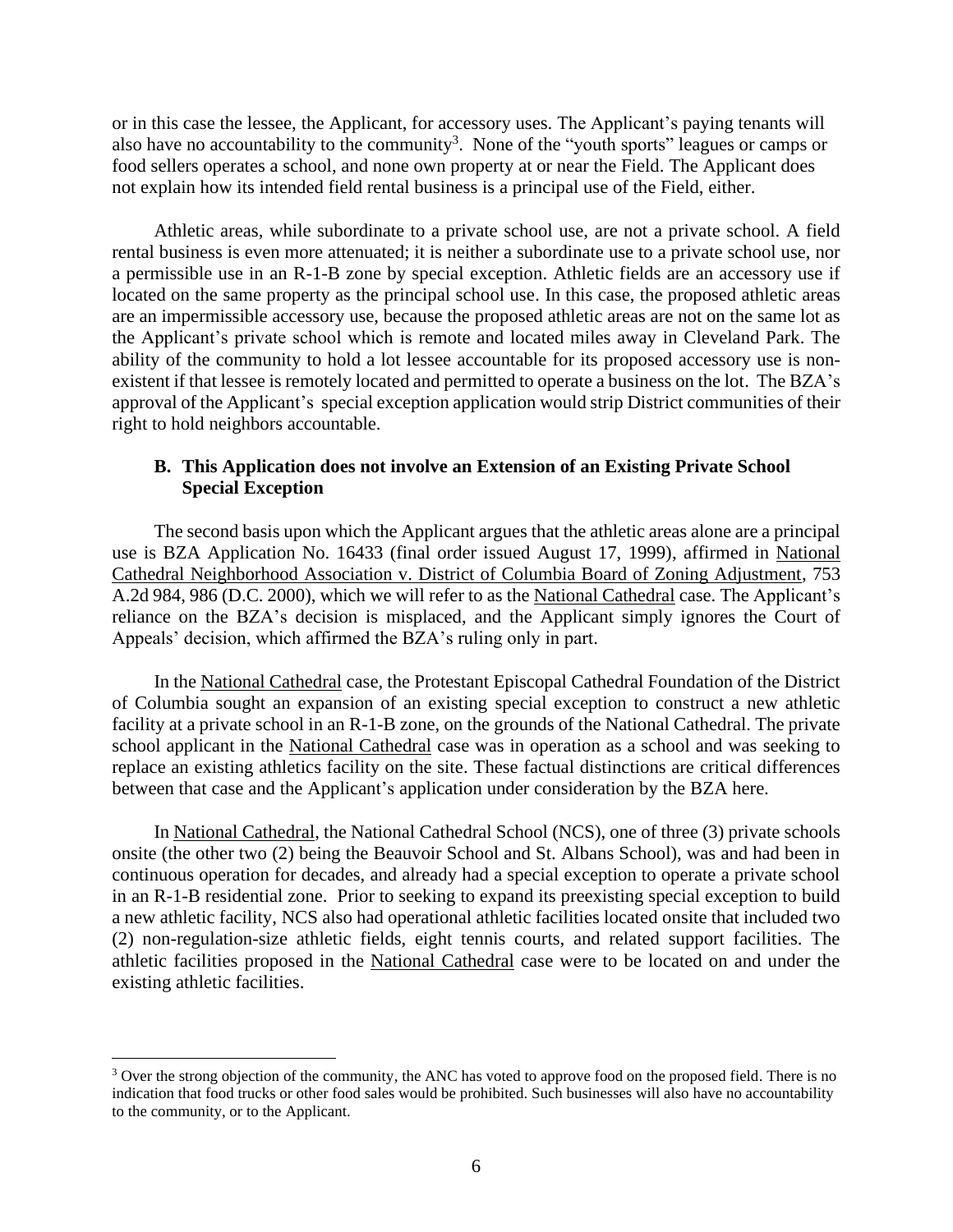In sharp contrast, in this case, the Applicant does not operate, and never has operated a private school on the Field; the Applicant's private school is located approximately 3.8 miles from the Field, in a different Ward and a different ANC. There is no private school operating on the Field today, or on the separate 2.4-acre lot retained by the ECC and not leased to the Applicant. The ECC closed its doors in June, 2019 has no students or faculty. <sup>4</sup> The ECC has never had a special exception for a private school, and neither the Field nor the retained 2.4-acre lot has a special exception today.

Based on these facts, the BZA's decision in the National Cathedral case does not even apply. The principal use in the National Cathedral case was long established and a special exception for private school use was already in place. Neither is true here. In this case, the Applicant does not operate and has never operated a school on the five-acre Field, nor is there an existing special exception to operate a private school on the five-acre Field. For these reasons alone, the BZA's decision in the National Cathedral case is inapplicable to this case.

The BZA stated in the National Cathedral case that:

to approve *an expansion* of a special exception, the use must also be either part of, or accessory to, *the existing special exception principal use*. (emphasis added).

The BZA went on to explain that:

the athletic facility is an extension of the principal use. Athletics is a form of education, and thus the athletics facilities are educational facilities. It, therefore, follows that the applicant need only meet the standard for a private school special exception. However, **even if it [sic] the proposed athletic facility could not be fairly characterized as an extension of the existing principal use**, it would nevertheless meet the test for accessory uses as set forth in the Zoning Regulations.

Id. (emphasis added). Simultaneous with opining that athletic facilities are educational facilities, the BZA questioned this opinion and expressly recognized the potential flaw in it. For this reason, after granting the special exception on the basis that NCS' proposed athletic facility was an extension of NCS' existing principal use as a private school, the BZA nevertheless felt compelled to provide an *alternative* basis on which to rule that the special exception should be granted. That basis was **accessory use**. The BZA determined that if the "extension of the existing principal use" theory was inadequate to support the special exception as a private school, it could still be granted because the proposed athletics facility met the requirements of an accessory use under the DC Zoning Code.

In reaching the conclusion, the BZA applied the two-part test for determining accessory use:

<sup>4</sup> The Episcopal Center for Children (ECC) began its operation as a private school prior to the enactment of the Zoning Code. The question whether ECC, which has closed, would require a special exception to operate a private school on the 2.4-acre site is not part of the matter under the Board's consideration.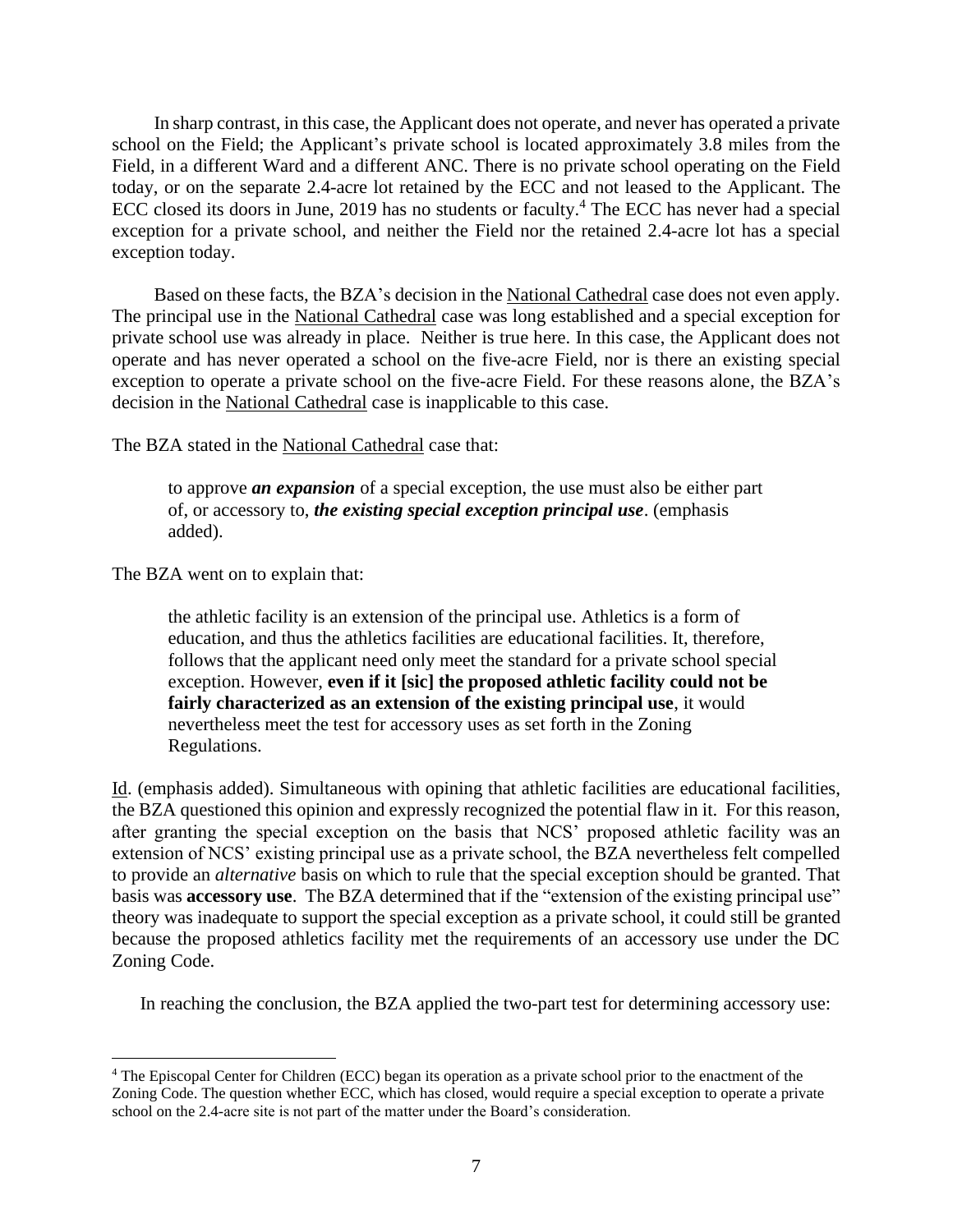- 1. Whether the proposed athletic facility could be characterized as customarily incidental and subordinate to a private school; and
- 2. Is the proposed use on the same lot as the principal use?

The BZA determined that an athletic facility could be characterized as **customarily incidental and subordinate to a private school**. There was a private school at the site that already had an incidental and subordinate athletics facility.

The BZA's decision in the National Cathedral case was appealed. The Court of Appeals, after acknowledging "this court's limited role in reviewing the BZA's decision," rejected the BZA's analysis that the athletic facility was an extension of the principal use, a detail omitted in the Applicant's Opposition to the Request for a Postponement in the instant case. In National Cathedral Neighborhood Association v. District of Columbia Board of Zoning Adjustment, 753 A.2d 984 (D.C. 2000), the Court found that because NCS met the accessory use test, it was unnecessary to consider "whether the facility is reasonably characterized as an extension of the principal use." Because the reason for deciding the appeal was accessory use, the BZA's 'extension of a principal use' determination has no precedential value and cannot be relied upon in consideration of this instant case. The Court noted that "The BZA could also properly find that the building met the 'same lot' test for accessory use."

The Court of Appeals' decision established three (3) key rulings that must be applied in this case. First, the Court explicitly determined that the "same lot" requirement of the "accessory use" test applied to private educational institutions. Second, the Court recognized the application of the accessory use requirement to a sports facility. Third, the Court held that the "principal use" argument alone was insufficient to establish the special exception, and that an athletics facility must satisfy the requirements of an "accessory use."

# **IV. Granting the Application Would Require the Board to Change the Law and to Disregard Established Legal Precedent**

The legal question here – not presented in the National Cathedral case - is whether the Zoning Code permits an applicant to extend an existing special exception for a private school to a site located many miles away, that has no special exception to operate a private school. Said differently, can a private school export its existing private school special exception from its home site (here, Cleveland Park) to a remote site (here, the Field) which has no special exception, such that the remote site is "either part of, or accessory to, the existing special exception principal use"?

Based on the BZA's decision on accessory use in the National Cathedral case, and the Court of Appeals' affirmation of the BZA's accessory use decision, the answer in this case must be **no**, as the Applicant's proposed use in this case is neither a part of nor accessory to, the Applicant's existing special exception principal use.

National Cathedral established that an athletic facility could be characterized as customarily incidental and subordinate to a private school. Even if the athletics facility that the Applicant proposes to be built on the Field were deemed "incidental and subordinate" to the Applicant's private school in Cleveland Park, the special exception application would still fail part two of the